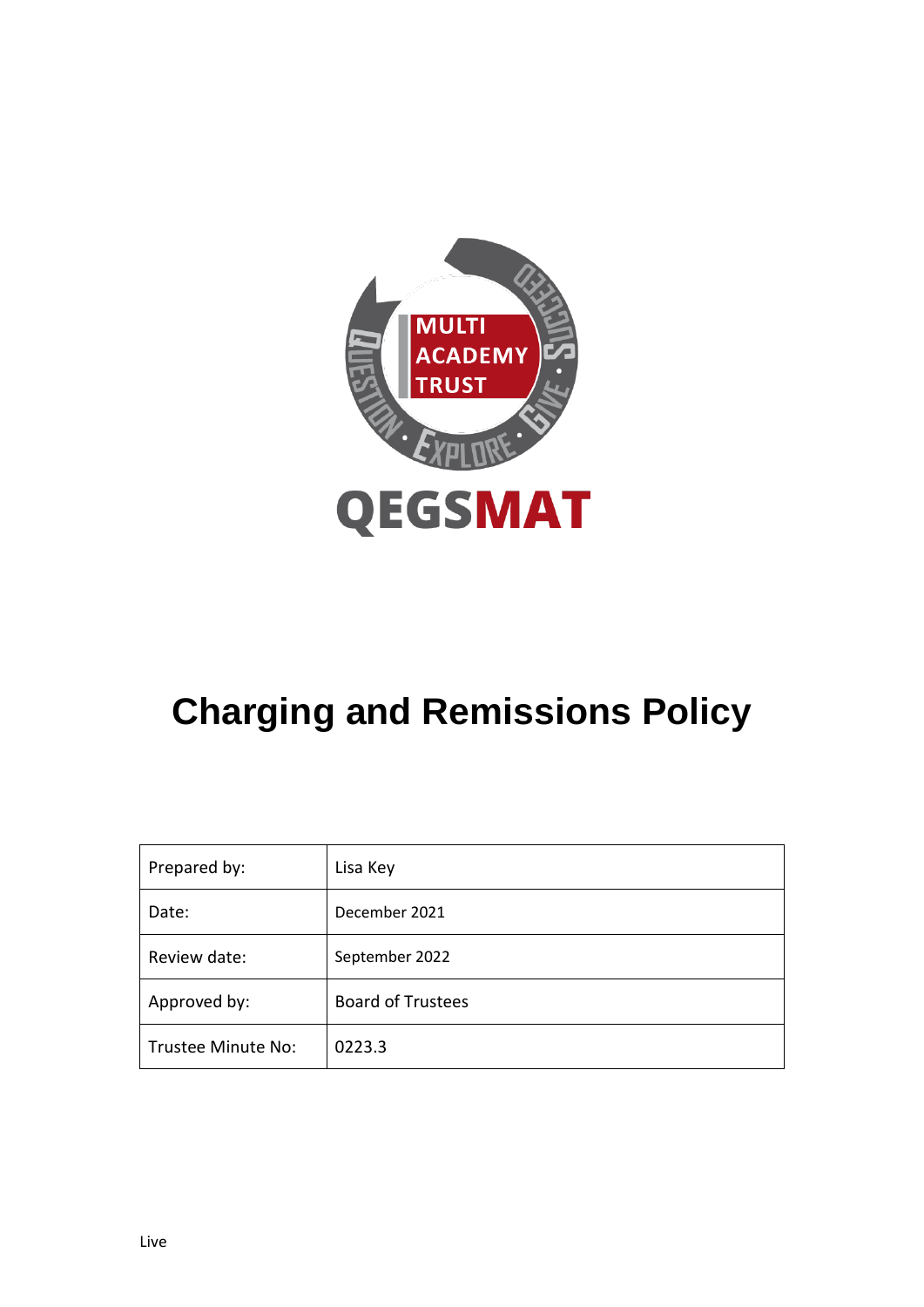# **Contents**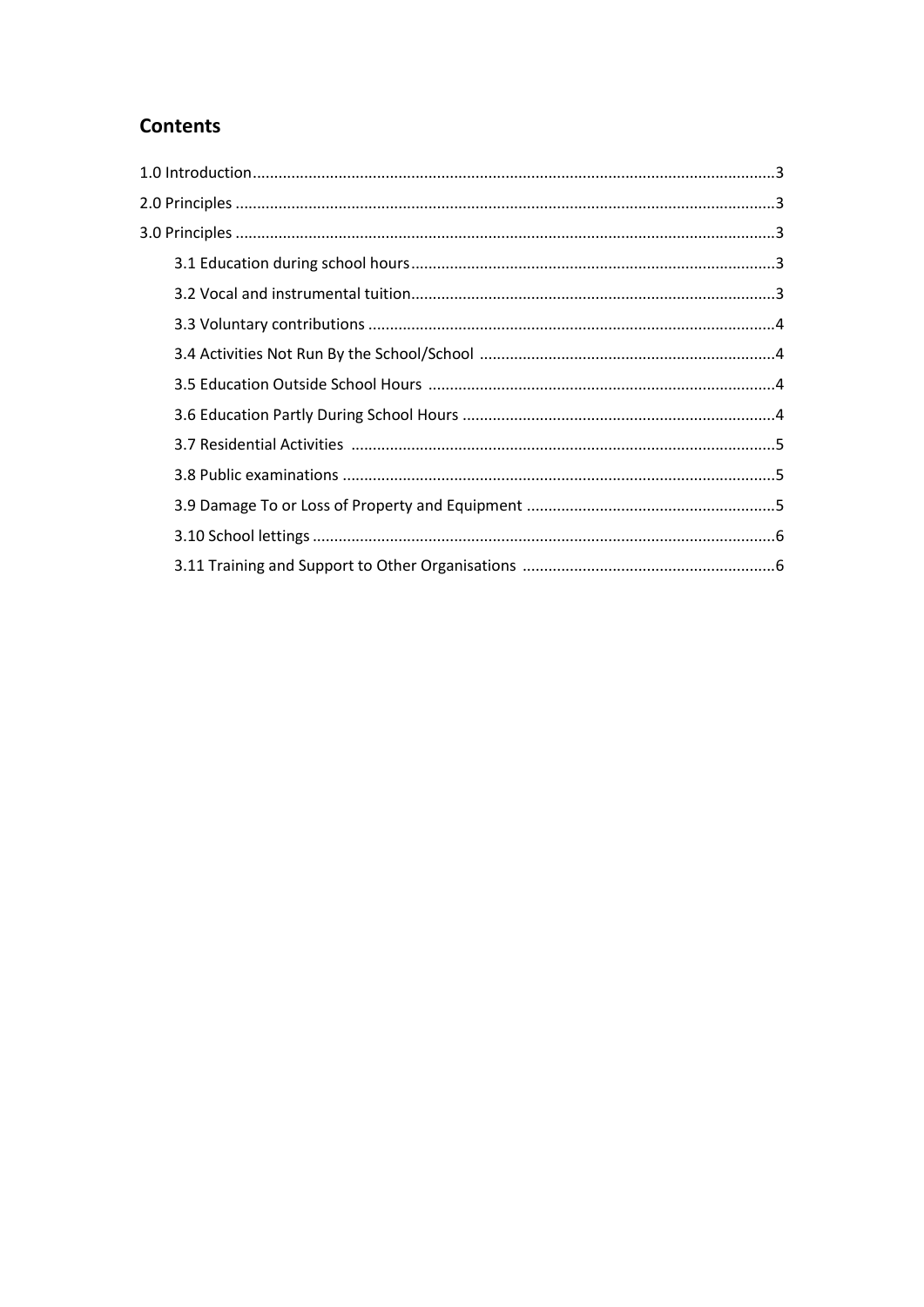

# **1.0 Introduction**

This policy sets out the activities that will be provided by QEGSMAT (the Trust) free of charge, and the circumstances in which charges will apply. It also sets out the circumstances in which the Trust will remit, wholly or partly, any charge which would otherwise be payable.

# **2.0 Principles**

The Trustees acknowledge the right of every pupil and student to receive free school education and understand that activities offered wholly or mainly during the school day must be made available to all pupils and students regardless of the ability or willingness of their parents/carers to contribute towards the cost.

The Trustees also recognise the benefits of offering a wide range of additional activities, trips and residential experiences to pupils and students and aim to promote and provide such activities both as part of a broad and balanced curriculum and as additional optional activities.

The Trust is required by law to have a statement of general policy on charging and remissions. This policy has been drawn up to reflect the terms of the Education Act 1996 and the principals of 'A Guide to the Law for School Governors'. This policy is reviewed by the Board of Trustees annually.

# **3.0 Practice**

# **3.1 Education during School Hours**

The Trust will make no charge for admitting pupils and students to a school. Education provided during school hours will be free, including the supply of any materials, books, instruments or other equipment where the school retains ownership. Transport provided by schools during school hours to carry pupils or students from the school to activities will also be free. School hours are those when the school is in session and exclude the lunch break.

# **3.2 Vocal and Instrumental Tuition**

The Trust follows government legislation that states all education provided during school hours must be free. However, some music lessons are exceptions to the rule. Charges will be made for vocal or instrumental tuition where the tuition is provided to individuals or groups of any size at the request of parents/carers and the teaching is not an essential part of either the National Curriculum or a public examination syllabus being followed by the pupil or student. Charges will not exceed the cost of the provision, including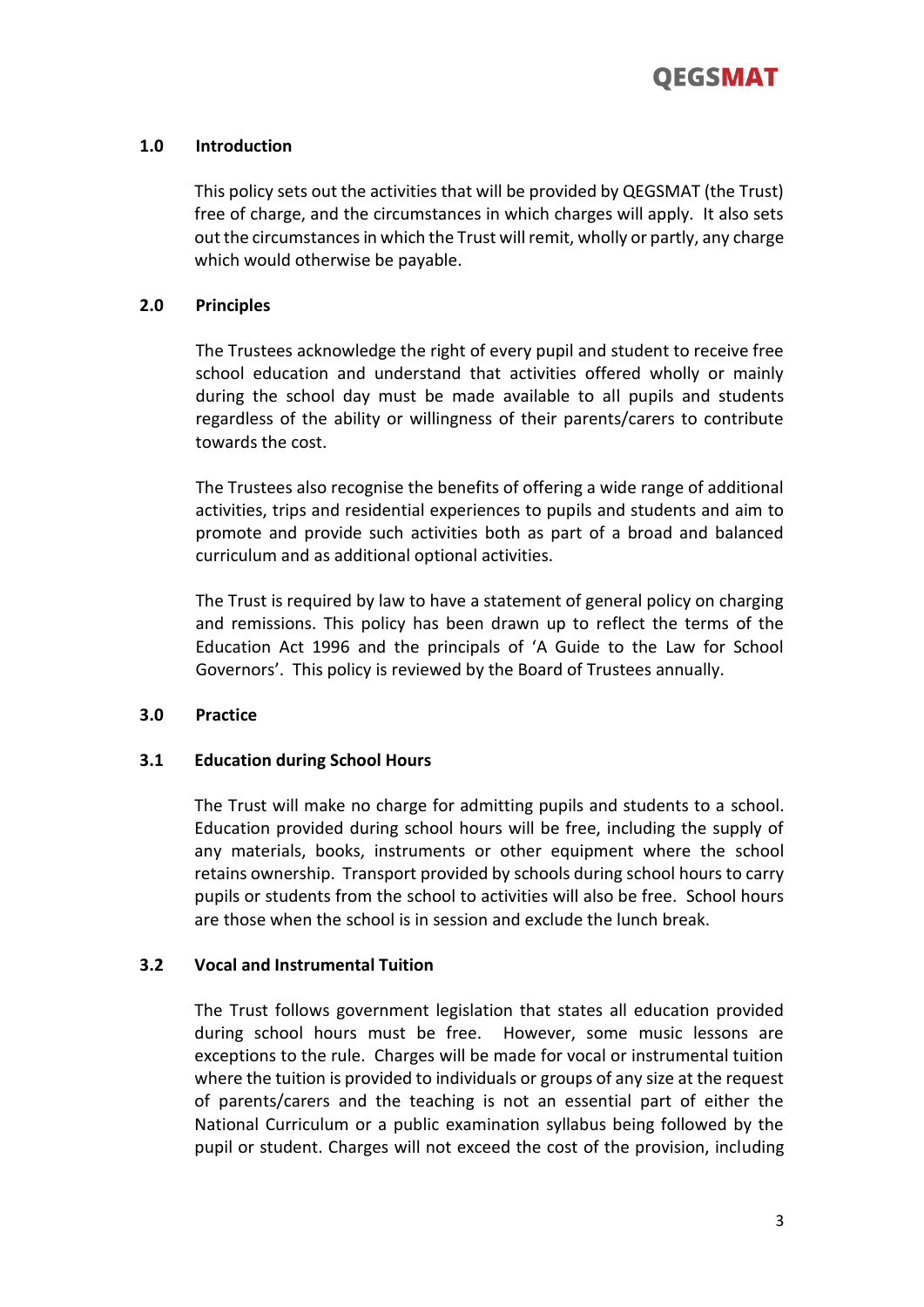the cost of the staff who provide the tuition, and parents/carers will be notified in advance of the charge for each lesson.

No charge will be made in respect of pupils or students in public care (looked after children).

# **3.3 Voluntary Contributions**

Although there will be no charge for school time activities, schools may from time to time seek voluntary contributions for the benefit of the school and/or the activity. If the activity cannot be funded without voluntary contributions this will be made clear from the outset. It will also be made clear to parents/carers that there is no obligation to make a contribution. Where there are insufficient voluntary contributions to make the activity possible, and there is no way to make up the shortfall, the school may take the decision to cancel the activity. If a parent/carer is unwilling or unable to pay, their child(ren) will be given an equal chance to participate in the activity.

# **3.4 Activities Not Run By the School**

When an organisation acting independently of the school arranges an activity to take place during school hours and parents/carers want their child(ren) to participate, such organisations may charge parents/carers. Parents/carers must then ask the school to agree to their child(ren) being absent, just as they would if they wanted to take their child(ren) out of school for a family holiday. However, where an activity is organised by a third party and is approved by the school, is educational or is supervised by someone authorised by the school, then it is the Government's view that it should be treated as if it were provided by the school and no charge will be made to parents/carers. Such an activity, if it takes place outside the school's premises, is an 'approved educational activity' within the meaning of Regulation 4A (a) of the Education (Student Registration) Regulations 1995.

# **3.5 Education Outside School Hours**

Parents/carers will only be charged for activities that happen outside school hours when these activities are not a necessary part of the National Curriculum, the school's basic curriculum for religious education or the syllabus for an approved examination. These are described as 'optional extras' under the Education Act 1996.

# **3.6 Education Partly During School Hours**

Sometimes an activity may happen partly during and partly outside school hours. If most of the time spent on a non-residential activity occurs during school hours, that activity counts as taking place entirely in school hours and no charge will be made.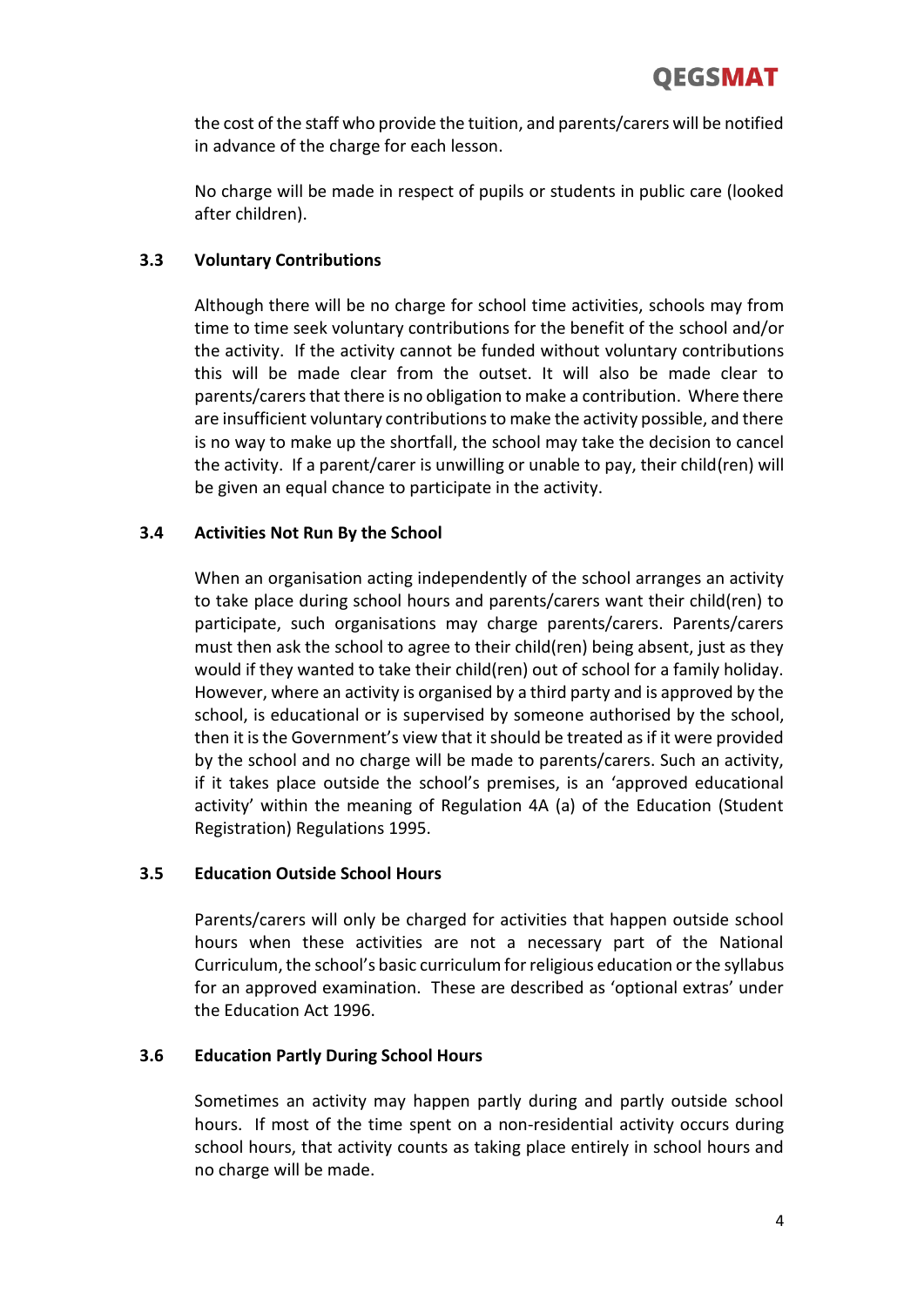

# **3.7 Residential Activities**

No charge will be made for education provided on a visit that takes place during school hours, or on any visit that takes place outside school hours if it is part of the National Curriculum, or part of a syllabus for a prescribed public examination that the pupil or student is being prepared for at the school, or part of religious education. Charges will however be made for board and lodging, except where parents/carers are in receipt of:

- Income Support
- Income-based Jobseeker's Allowance
- Income-related Employment and Support Allowance
- Support under Part VI of the Immigration and Asylum Act 1999
- The guaranteed element of Pension Credit
- Child Tax Credit (providing they are not entitled to the Working Tax Credit and their annual gross income is no more than £16,190)
- Working Tax Credit run-on paid for 4 weeks after they stop qualifying for Working Tax Credit
- Universal Credit where their household income is less than £7,400 a year (after tax and not including any benefits they receive)

# **3.8 Public Examinations**

No charges will be made for entering pupils or students for public examinations that are set out in regulations, and where the school has prepared the pupils or students through the syllabus. Parents/carers will however be charged at cost an examination entry fee if:

- The examination is on the set list, but the pupil or student was not prepared for it at the school;
- The examination is not on the set list, but the school arranges for the pupil or student to take it; and
- A pupil or student fails, without good reason, to complete the requirements of any public examination where the school originally paid or agreed to pay the entry fee, this includes failure to attend an examination.

No charge will be made for any cost associated with preparing a pupil or student for an examination, but a charge at cost will be made for tuition and other costs if a pupil or student is prepared outside school hours for an examination that is not set out in regulations.

# **3.9 Damage To or Loss of Property and Equipment**

Where a pupil or student has lost or caused damage to property or equipment belonging to the school or to another pupil or student through deliberate misuse or vandalism, then the school will charge parents/carers for repairing